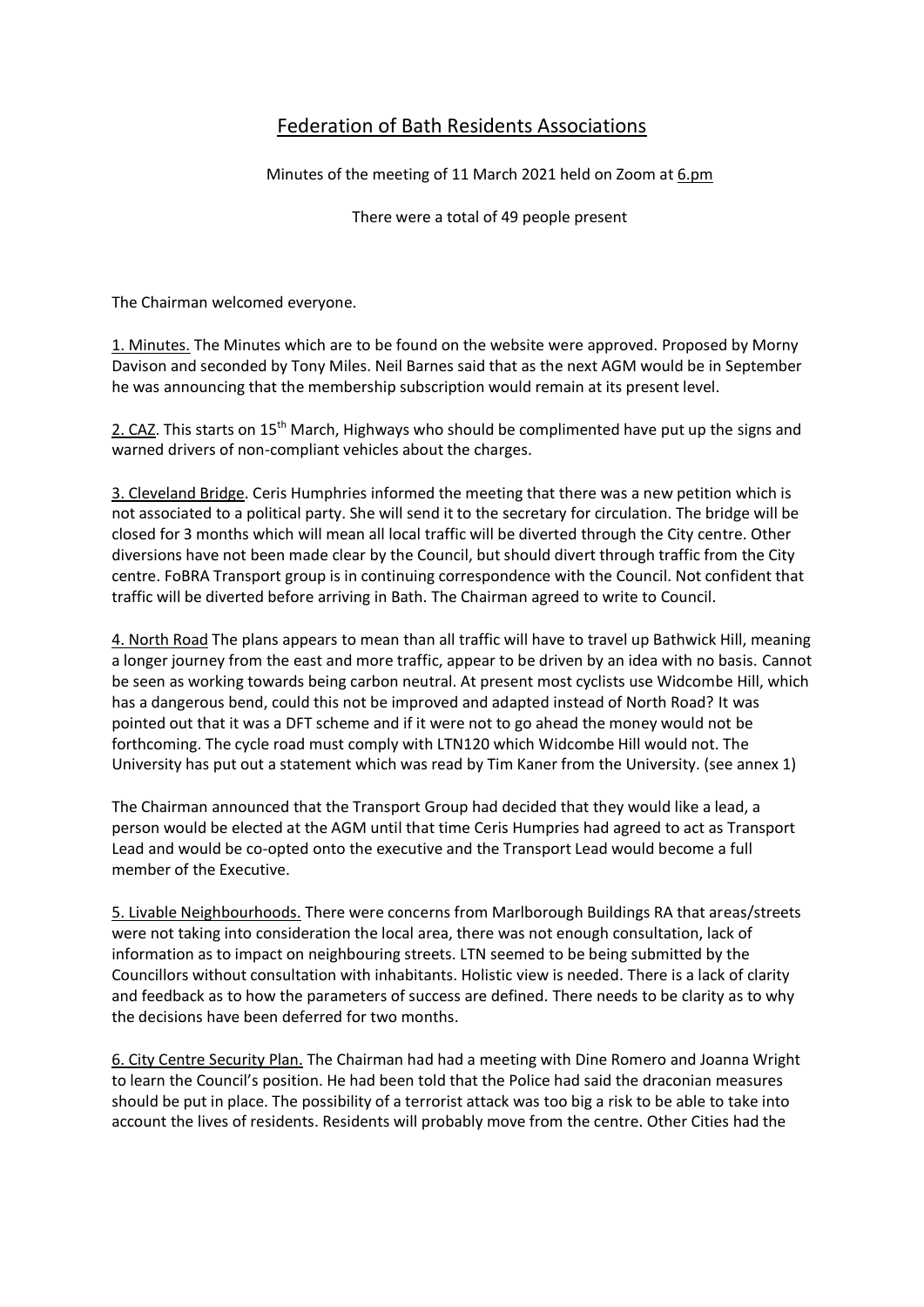same demands but had not been so draconian. A Consultant was overseeing it but TARA was not hopeful. The Manchester Arena bombings was cited in a press release, which was inconsequential since the bomber walked and did not use a vehicle. The closures had been in the pipeline for three years but the residents had never been considered. The consultant had been asked to re think disabled drivers, a disabled group from out of Bath were taking BANES to a Judicial Review as they were breaching the obligations under the Disability Act.

7. Planning. Graham Feltham said that the Homebase site application had been refused but it was going to appeal. Scala/Coop site revised panning. Norland would not now want 96 beds, so now 96 students had been applied for. The Hartwells application is at appeal. It would appear that saturation point has been reached. The Local plan had had a partial update. Good session with planners and the full text is on the website.

High Common/Entry Hill – the Chairman commented that the outcome for the High Common so far was excellent and showed what a concerted, coordinated effort by local RA's could achieve. The Council had u-turned and now there would be a 2-year pause for the High Common which will remain a park. The situation needed to be monitored since it appeared that the 2 local councillors, Lucy Hodge and Mark Elliot, were now refusing to engage with the majority of the local RA's and were instead in discussions with one or two groups, one of which was headed up by somebody who did not live in Somerset. The Sion Hill representative said in reply that the councillors might not be communicating with the majority of the RA's but were with Sion Hill. Their RA did not agree with what the other RA's now wanted, which they described as a "free-for-all" and in those discussions with the councillors, the councillors had indicated they now agreed with Sion Hill's position and also did not want a "free-for-all". The Chairman expressed the view that the Sion Hill representative might come to regret the use of the phrase "free-for-all" on further reflection.

It was pointed out that the Friends of High Common should be seen to be committed and pro-active. There were some concerns about anti-social behaviour but if the park was inclusive and welcoming this could be overcome.

The preferred bidder at Entry Hill is a small Bristol based company called Pedal Progression LTD. They are based at Ashton Court and run a cycle hire coaching facility there. This is not the outcome that the immediate community wanted and it seemed that the Council preferred this project from the beginning. The Council are contributing £500.000 to the Capital required for the development. Much more thought needs to be given to noise, traffic and ecology.

8. Business Support Group. Nicky Martin and Chris George from Bath College have joined the group. There had been a meeting with Richard Samuels the Council representative for business. The Group would engage with the Council. Should be joining the Economic Recovery Board this week and can then interface with a wider group. 30 thousand out of 80 thousands inhabitants are students. The Council admits a number of its properties are not in good condition. There is hoped to be an initiative in the summer. Sundays in the summer when shops and entertainment open should encourage movement in the City. A large number of visitors is expected this summer

9. The Chairman said that there was not time for item 9 - Consultations

10. Tree planting Alasdair Barron who had organised the tree planting in Widcombe pointed out that there are Council funds, but the Council does not have connections with inhabitants and vice versa. Wera Hobhouse was very supportive and in Widcombe they had planted cherries and hawthorns in 2019 with the Council's help. Locals had become Tree Wardens. One initiative was for people to have small tree nurseries in a corner of their gardens as there was a shortage of trees. A new